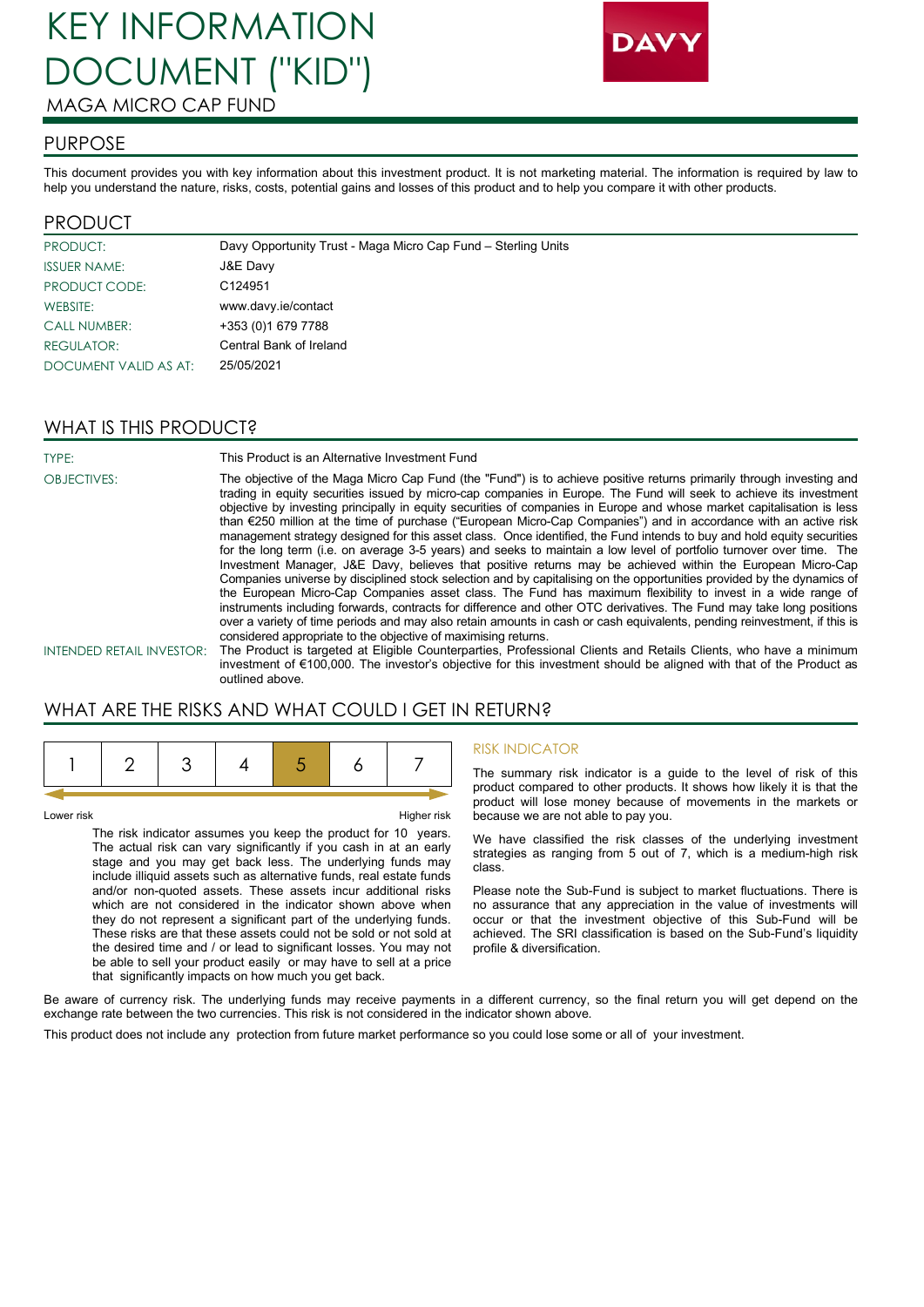#### PERFORMANCE SCENARIOS

Market developments in the future cannot be accurately predicted. The scenarios shown are only an indication of some of the possible outcomes based on recent returns. Actual returns could be lower.

#### INVESTMENT 10000 GBP

| SURVIVAL SCENARIOS         |                                     | I YEAR        | 5 YEARS       | 10 YEARS<br><i><b>(RECOMMENDED)</b></i><br><b>HOLDING PERIOD)</b> |
|----------------------------|-------------------------------------|---------------|---------------|-------------------------------------------------------------------|
| STRESS SCENARIO            | What might you get back after costs | 454.95 GBP    | 4 126.55 GBP  | 2746.76 GBP                                                       |
|                            | Average return each year            | $-95.45%$     | $-16.22%$     | $-12.12%$                                                         |
| UNFAVOURABLE SCENARIO      | What might you get back after costs | 8442.14 GBP   | 9 151.67 GBP  | 11 999.38 GBP                                                     |
|                            | Average return each year            | $-15.58%$     | $-1.76%$      | 1.84%                                                             |
| <b>MODERATE SCENARIO</b>   | What might you get back after costs | 11 439.8 GBP  | 17 303.68 GBP | 29 026.08 GBP                                                     |
|                            | Average return each year            | 14.4%         | 11.59%        | 11.24%                                                            |
| <b>FAVOURABLE SCENARIO</b> | What might you get back after costs | 13 998.71 GBP | 29 544.74 GBP | 63 404.77 GBP                                                     |
|                            | Average return each year            | 39.99%        | 24.19%        | 20.29%                                                            |

This table shows the money you could get back over the recommended holding period, under different scenarios, assuming that you invest 10000 GBP.

The scenarios shown illustrate how your investment could perform. You can compare them with the scenarios of other products.

The scenarios presented are an estimate of future performance based on evidence from the past, and are not an exact indicator. What you get will vary depending on how the market performs and how long you keep the investment.

#### WHAT HAPPENS IF J&E DAVY IS UNABLE TO PAY OUT?

You may face a financial loss should the Manufacturer or depositary, Northern Trust Fiduciary Services (Ireland) Limited, default on their obligations.. There is a compensation fund available for investors under the Investor Compensation Act, 1998 (the "Act") where the criteria for payment of compensation under the Act have been fulfilled. Further details are available from the Manufacturer.

# WHAT ARE THE COSTS?

#### COSTS OVER TIME

The Reduction in Yield (RIY) shows what impact the total costs you pay will have on the investment return you might get. The total costs take into account one-off, ongoing and incidental costs.

The amounts shown here are the cumulative costs of the product itself, for three different holding periods. They include potential early exit penalties. The figures assume you invest 10,000 GBP. The figures are estimates and may change in the future.

The person selling you or advising you about this product may charge you other costs. If so, this person will provide you with information about these costs, and show you the impact that all costs will have on your investment over time.

| INVESTMENT 10000 GBP            |            |             | IF YOU CASH IN AFTER 1 YEAR IF YOU CASH IN AFTER 5 YEARS IF YOU CASH IN AFTER 10 YEARS |
|---------------------------------|------------|-------------|----------------------------------------------------------------------------------------|
| <b>Total costs</b>              | 419.68 GBP | 3415.55 GBP | 12 589.78 GBP                                                                          |
| Impact on return (RIY) per year | 4.2 %      | 4.09 %      | 4.08 %                                                                                 |

#### COMPOSITION OF COSTS

The table below shows:

The impact each year of the different types of costs on the investment return you might get at the end of the recommended holding period.

\* What the different cost categories mean.